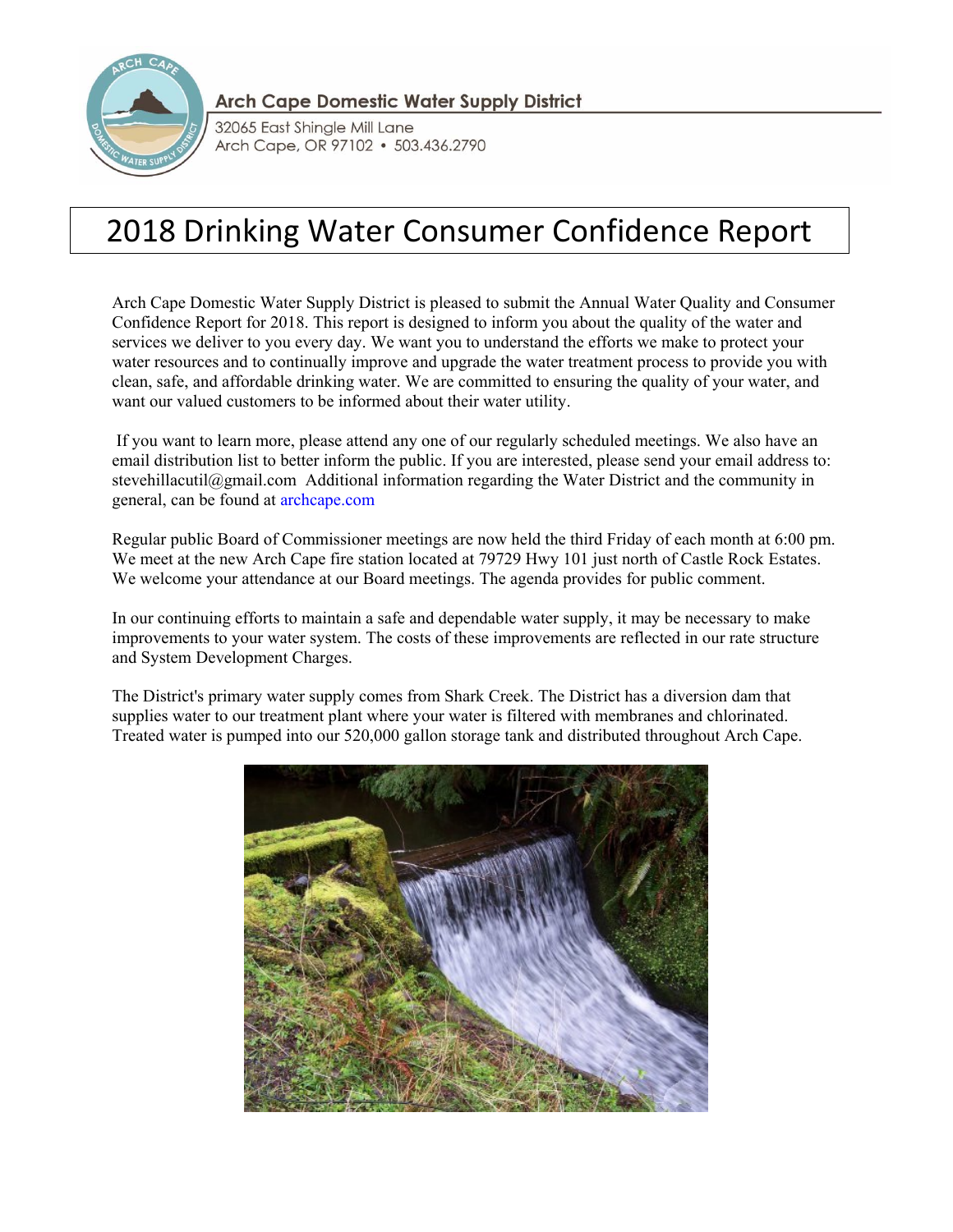The District's secondary source of water comes from Asbury Creek. This source was developed in October, 1999. The District diverts water from Asbury Creek during the driest months. Initially developed to supply much needed water to existing homes, it also provides additional capacity for future development within our District boundaries. This surface water source was developed in a way that protects the environment and the native fish population within our watershed. The water intake facility on lower Asbury Creek feeds water to a pump station where it is then transferred to the District's treatment plant for processing.

Arch Cape Domestic Water Supply District's drinking watershed is comprised of approximately 1250 acres. An Updated Source Water Assessment was completed in October 2016 by the Oregon DEQ and Oregon Health Authority to identify sensitive areas susceptible to contamination within this area. Potential contaminant sources include soil erosion and sediment deposition, as well as forest land management activities and herbicide application. A complete list of potential contaminants is provided in the Source Assessment Report. The assessment was prepared under the requirements of the Federal Safe Drinking Water Act, and is available for review at the Arch Cape Water District office.

A healthy forest with diverse streamside vegetation is essential to holding soil in place, preventing erosion, and improving water quality downstream. The Arch Cape Domestic Water Supply District is actively pursuing the acquisition of 2100 acres of forest land for the creation of a community forest and protected watershed. This monumental effort offers generational benefits for drinking water quality and quantity. Source Water Protection is the most effective means in securing the public's water future. The goal of the Arch Cape Community Forest is to provide clean, safe, and affordable drinking water to the residents and visitors of Arch Cape, through the creation of a working, community-owned forest that sustains the rich character and beauty of Oregon's coastal rainforest for generations.

To learn more, please visit archcapeforest.org

Arch Cape Domestic Water Supply District routinely monitors for constituents according to Federal and State laws. The District uses Alexin Analytical Laboratories (Oregon Certified Lab # OR100013) to test our water for EPA regulated contaminants. All drinking water, including bottled water, may be reasonably expected to contain at least small amounts of some chemical constituents. The presence of these constituents does not necessarily pose a health risk. I am pleased to report that Arch Cape's drinking water is safe and exceeds Federal and State requirements.

After years of water quality issues, the District completed construction of a new treatment plant in November, 2014. The skids are equipped with Toray PVDF hollow fiber ultra-filtration membrane modules. PVDF membranes are the industry standard for superior durability and effectiveness in the removal of suspended solids, micro-organisms, and pathogens. Despite this technology advance, the District still experiences extended water production shut-downs when rain events deposit large loads of sediment into the upper portions of the creeks, and ultimately into our water intake areas. During these extended plant shutdowns, the District must rely solely on what is maintained in the storage reservoir.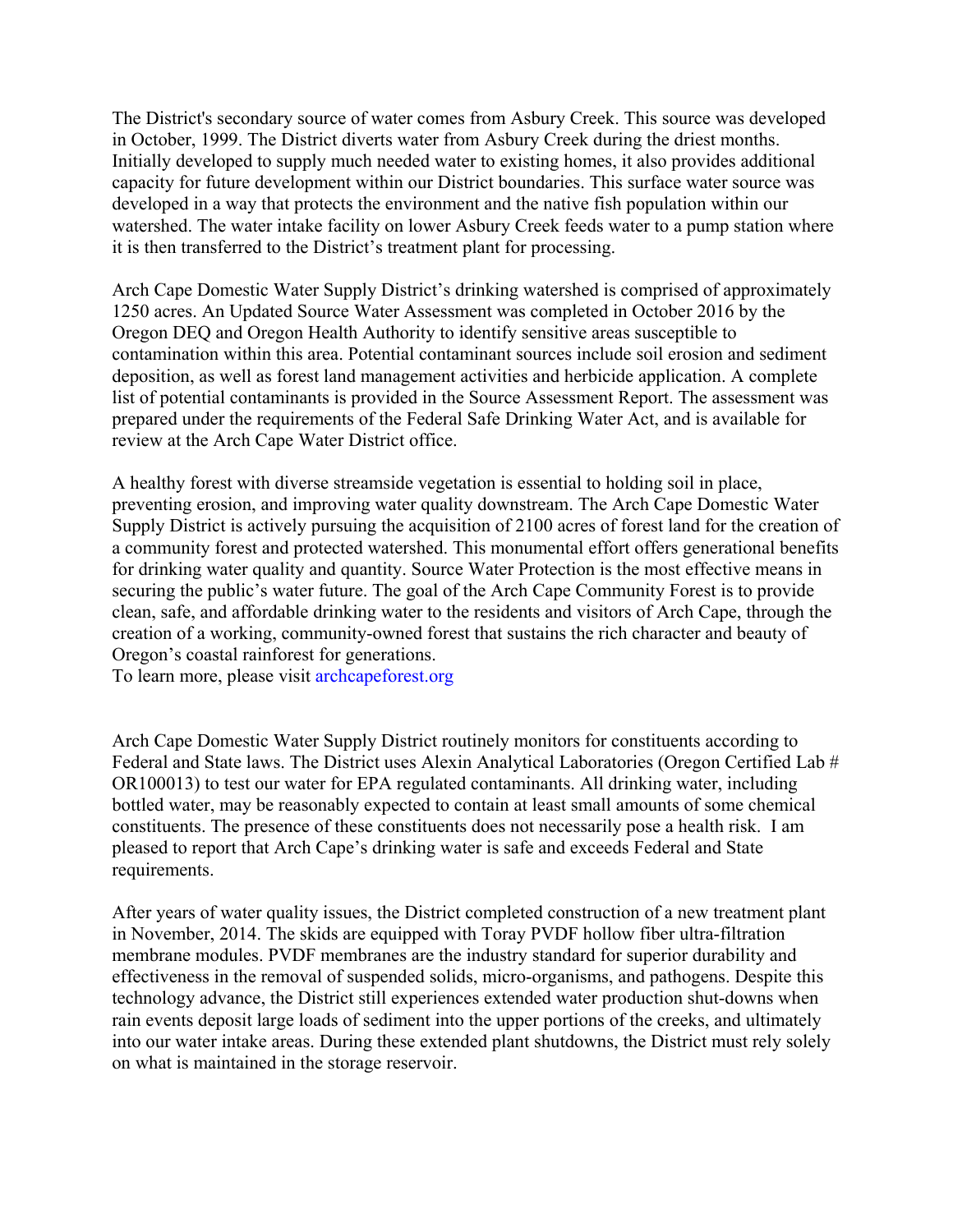

**Water Plant Membrane Skids** 

**The following is a short list of scientific terms and measurements commonly used in the treatment and testing of your drinking water:** 

- **Maximum Contaminate Level (MCL**): The highest level of contaminate that is allowed in drinking water.
- Mg/l: milligrams per liter or parts per million or one ounce in 7,350 gallons of water.
- **Ug/l**: micrograms per liter or parts per million or one ounce in 7,350,000 gallons of water
- **ND**: Non Detect
- Action level (AL): The concentration of a contaminant which, if exceeded, triggers treatment or other requirements which a water system must follow.
- **Action level goal (ALG):** The level of a contaminant in drinking water below which there is no known or expected risk to health.
- **Nephelometric Turbidity Unit (NTU)** Nephelometric Turbidity Unit is a measurement of the clarity of water.

**V.O.C Volatile Organic Compounds EPA 524.2:** The District tested for 21 regulated compounds and received Non Detect on all 21.

**Gross Alpha, Radium and Uranium Code 4000, 4010, and 4006:** None Detected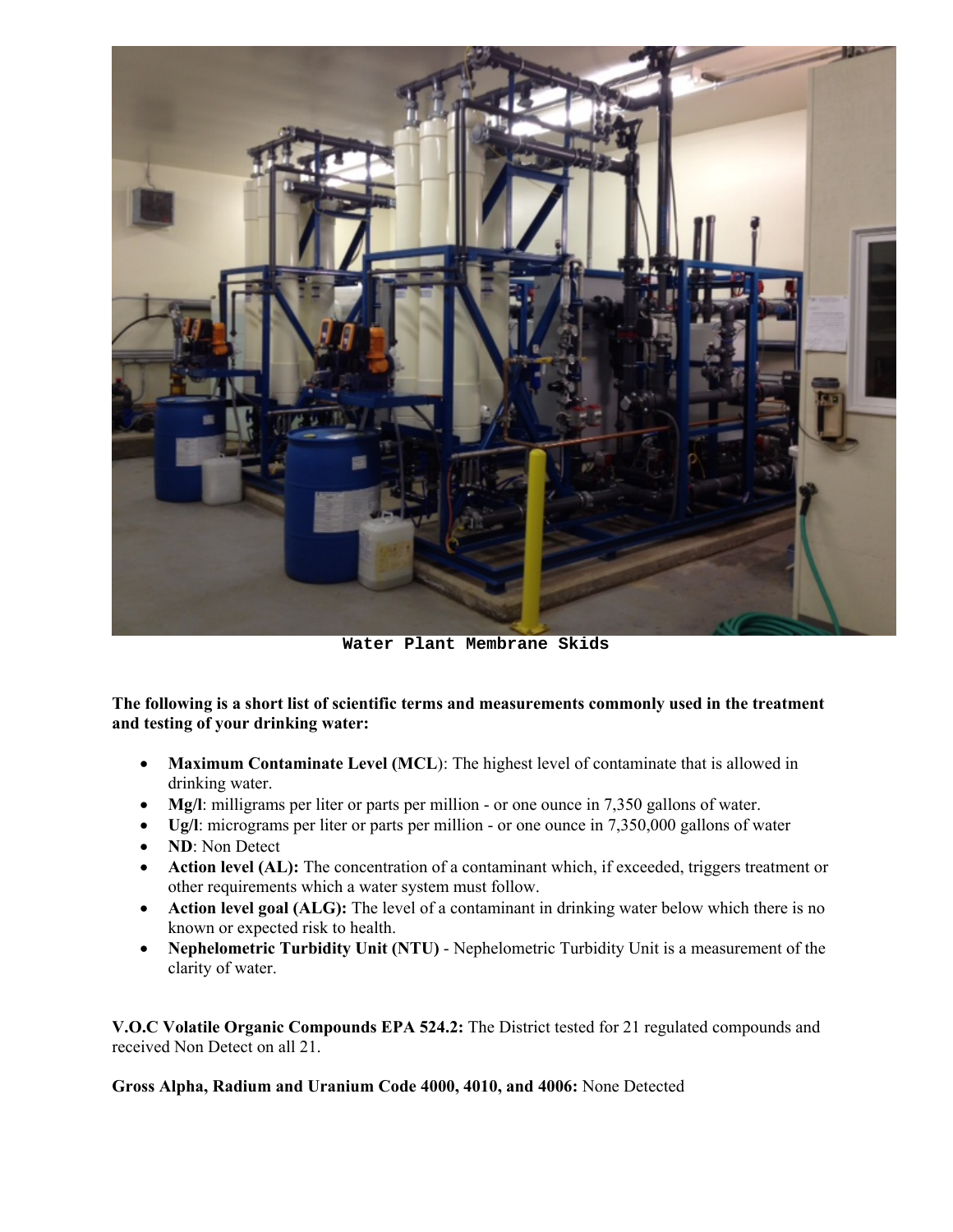**Lead and Copper:** Testing was completed in August 2016. Results were detected below the MCL. Lead and Copper testing is required to be conducted every three years. The District will be conducting another round of Lead and Copper Testing in July. Please contact the office if you would like your home tested.

| tamınant<br>$\alpha$ m | <b>Detected</b><br>Level 1 | Jnit of Measure   | <b>MCI</b> |
|------------------------|----------------------------|-------------------|------------|
| Lead                   |                            | $\sqrt{ }$<br>Mg/ | .0150      |
| $\cup$ opper           | .3680                      | Mg/               | <b>1.J</b> |

**Nitrate EPA Code 1040:** The district test results came in at .**262 mg/L**. The Limit is set at 10.0 mg/L.

**TTHM/HAA5 Trihalomethanes EPA 524.2:** Our District has tested below the average MCL established for HAA5 (Haloacetic acids) and TTHM (total tri-halomethanes) since installing the new water treatment plant**.** 

Test Results from November 2018:

| Jontamınant      | Level Detected | Unit<br>Measurement | MCI  |
|------------------|----------------|---------------------|------|
| Tri-Halomethanes | 0485           | $\rm Mg/L$          | .080 |
| Haloacetic Acids | 0287           | Mg/L                | 060  |

**Total Coliform**: The District has not failed this test since the original treatment facility was completed in 1985.

## *It is important to protect our water quality. As a part owner of the water system, the District asks that you take the following precautions.*

### **Distribution System Requirements (homeowner).**

**Back Flow Devices:** In an effort to protect the distribution system and the water we drink, the State and Federal government requires all homes with a potential for a cross connection to install and maintain a backflow device. Items that may need a back flow device are: irrigation systems, hot tubs, photo labs, boilers, chemical sprayers, espresso machines, and any items that produce a higher pressure than the distribution system. The highest point of our distribution system is 128' above sea level and our system pressure at this elevation is 20 psi. If you are unsure if there is a potential cross connection, please call our office at 503-436-2790.

**Isolation valves:** The District requires isolation valves to be located no more that 18 inches from the District's water meter. These valves should be used to shut off water to your home if you plan on leaving it unoccupied for more than thirty (30) days. A broken service line can use 20,000 gallons of water a day.

### **Advisories**

Some people may be more vulnerable to contaminants in drinking water than the general population. Immune-compromised persons such as individuals with cancer undergoing chemotherapy, persons who have undergone organ transplants, those with HIV/AIDS or other immune system disorders, some elderly, and infants can be particularly at risk from infections. They should seek advice about drinking water from their health care providers. EPA/CDCL7 Guidelines on appropriate means to lessen the risk of infection by cryptosporidium and other microbiological contaminants are available from the Safe Drinking Water Hotline (800-426-4791).